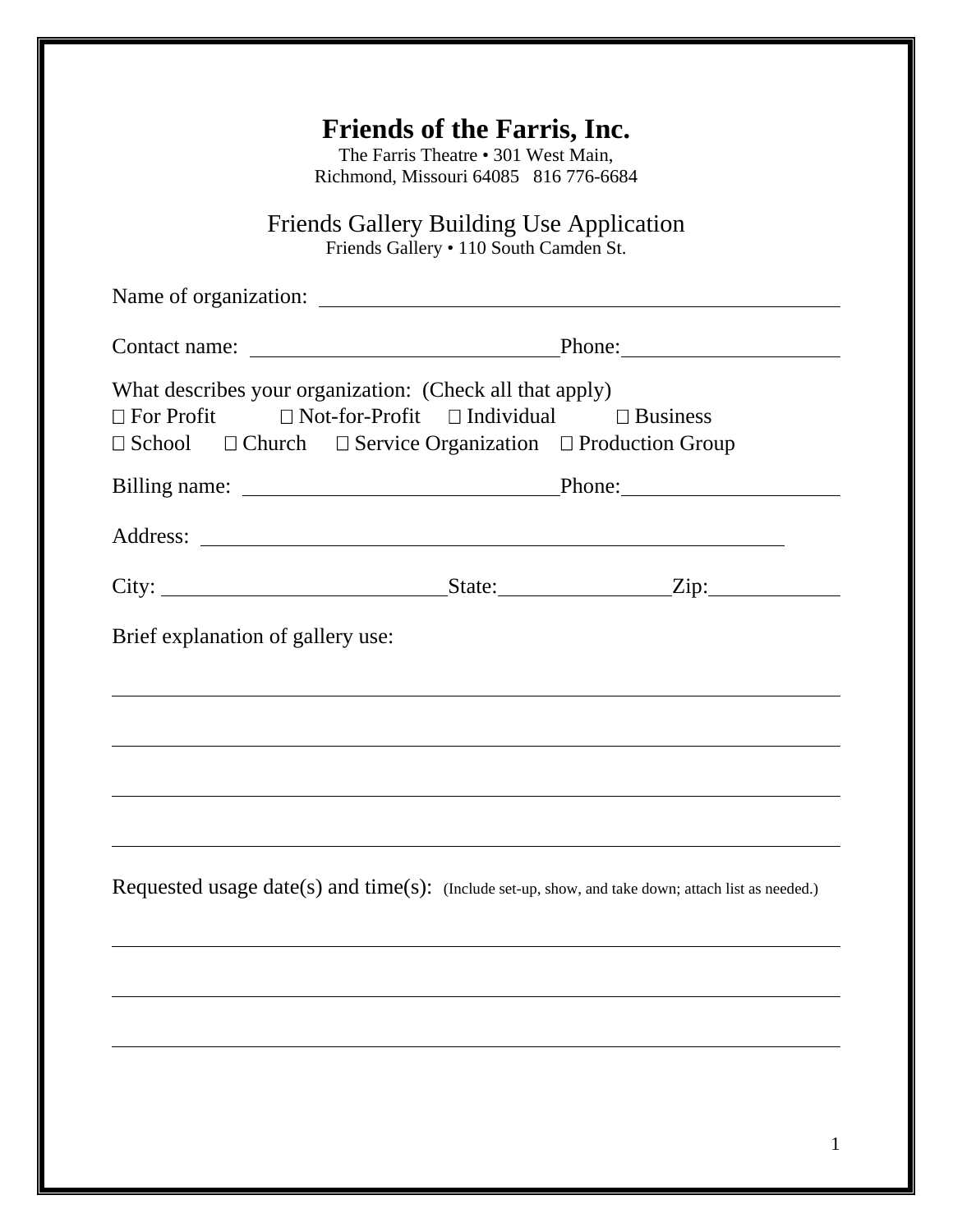# Calculation of Fees

| Building Use Fee – Arts Shows                                                                                                                                                                                                                                                            |        |  |  |
|------------------------------------------------------------------------------------------------------------------------------------------------------------------------------------------------------------------------------------------------------------------------------------------|--------|--|--|
| $\frac{1}{2}$ Weekends @ \$<br>$\Box$                                                                                                                                                                                                                                                    | $\sim$ |  |  |
| $\sim$ Additional weekends $\circledast$ $\sim$ $\sim$ $\sim$ $\sim$ $\sim$<br>$\Box$                                                                                                                                                                                                    |        |  |  |
| $\vert \ \ \vert$                                                                                                                                                                                                                                                                        |        |  |  |
| Building Use Fee – Parties and Meetings                                                                                                                                                                                                                                                  |        |  |  |
| $Two(2) hours @ $$ = \$<br>⊔                                                                                                                                                                                                                                                             |        |  |  |
|                                                                                                                                                                                                                                                                                          |        |  |  |
|                                                                                                                                                                                                                                                                                          |        |  |  |
| Gallery Staff Fee <sup>**</sup> – All Events                                                                                                                                                                                                                                             |        |  |  |
| Hours @ $\frac{1}{2}$ = $\frac{1}{2}$ = $\frac{1}{2}$                                                                                                                                                                                                                                    |        |  |  |
|                                                                                                                                                                                                                                                                                          |        |  |  |
| $\frac{1}{2}$ Hours @ \$ ___________ = \$ _________                                                                                                                                                                                                                                      |        |  |  |
| **HOURLY RATE OF STAFF IS FOR SET-UP, TEAR DOWN, INSTALLATION OF SHOW OR OTHER<br>SPECIAL NEEDS FOR ASSISTANCE AND NEEDS TO BE CONFIRMED AT CONTRACT SIGNING.<br>YOU WILL NOT BE CHARGED PER HOUR DURING THE EVENT FOR OUR STAFF TO BE PRESENT<br>UNLESS YOU REQUEST SPECIAL ASSISTANCE. |        |  |  |
| <b>Custodial Fee</b>                                                                                                                                                                                                                                                                     | \$     |  |  |
| <b>Other Fees/Damages</b>                                                                                                                                                                                                                                                                | $\sim$ |  |  |
| Sub Total                                                                                                                                                                                                                                                                                | \$     |  |  |
| Less Security Deposit Paid on:                                                                                                                                                                                                                                                           | \$(    |  |  |
| Add for final settlement charges                                                                                                                                                                                                                                                         | \$     |  |  |
| <b>Total Amount Due</b>                                                                                                                                                                                                                                                                  |        |  |  |
| Deposit enclosed<br>□ Full payment enclosed                                                                                                                                                                                                                                              |        |  |  |

*Friends of the Farris, Inc. will always issue a receipt and provide a copy of this information*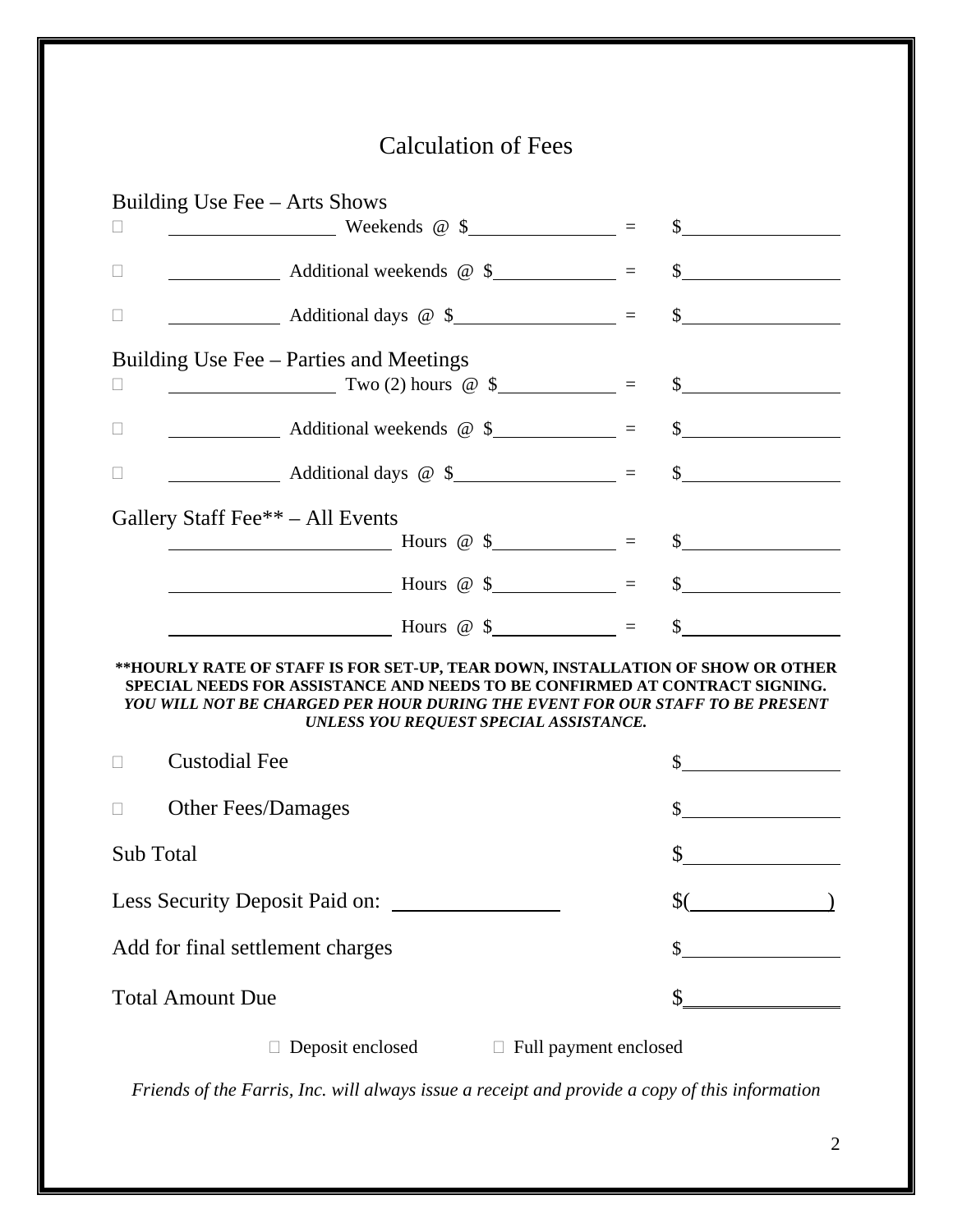# **Friends of the Farris, Inc. Friends Gallery Use Policy**

The Friends of the Farris, Inc. is a member based, not-for-profit Corporation, with owns and operates the Farris Theatre, Friends Gallery, and the Hall for Arts Education. The purpose of the Friends Gallery is to exhibit quality works of arts by local and regional artists who create work in any medium for the enhancement of cultural growth for our community. Here are the policies and guidelines for renting the Friends Gallery:

In addition to the fee schedule, a \$50.00 cancellation fee will be charged if an event, art show, meeting or party is cancelled less than five (5) days before the event.

In addition to the fee schedule, a \$100.00 custodial fee will be charged to the renter if the gallery is not left in good condition-meaning that it shall be clean and there shall be no damages to the gallery.

A security deposit of one-half of the event fees or a minimum of \$50.00 shall be paid at the time the contract is signed.

All event set-up and tear down times will be coordinated with the Executive Director of the Friends of the Farris, Inc.

An event is considered confirmed once this contract is executed by the renter and counter-signed by the Executive Director of Friends of the Farris, Inc. and the security deposit is paid. Every renter must submit an application for his or her event. The application must describe and detail the event. If necessary a "walk through" of the event with the Executive Director of the Friends of the Farris, Inc. should be scheduled before a contract is signed.

The balance of the event fee will be due and payable before the event is installed (in the case of art), or before the event begins (in the case of a party or meeting). No event can begin without full payment of fees.

Written request for a change of date must be received at the Friends of the Farris, Inc. office at least two (2) weeks before an event and it will only be rescheduled if the gallery space is available.

Friends of the Farris, Inc., reserves the right at its sole discretion to cancel events due to unforeseen circumstances; however, in such an unlikely instance, the renter's deposit will be refunded in full. Additionally, the renter's failure to comply with any and all of the contractual agreements and rules of the gallery may result in the cancellation of the event with no fee reimbursement.

It is the responsibility of the renter to make arrangements for invitations, caterers, musicians, flowers, valet parking and all other preparations.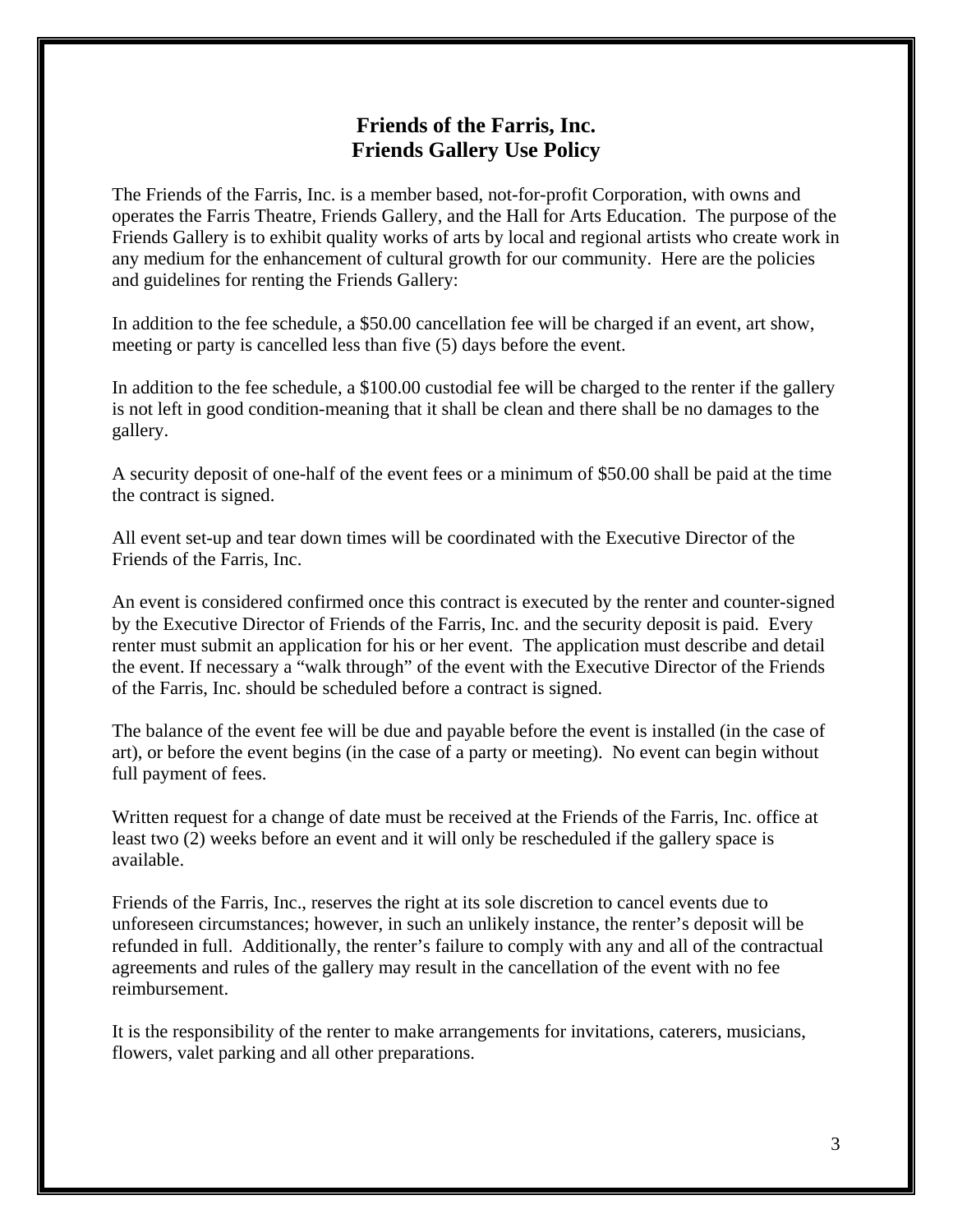Alcoholic beverages may not be served or sold on the property without securing a temporary liquor license and obtaining approval from Friends of the Farris, Inc.

Smoking, open flames, unshielded candles, braziers and pyrotechnics of any kind are not allowed inside the gallery.

All props and decorations must be free-standing. Nothing may be affixed to the floors using nails, staples or tape. For safety purposes, electrical cords must be taped to the floor using lowtack tape.

If an event will include food or drinks the renter should schedule a meeting with the Executive Director to discuss all aspects of the event. A floor plan of the space will be provided to coordinate a specific layout of tables, chairs, podiums, pedestals. The floor plan must be approved by the Executive Director of Friends of the Farris, Inc. Actual set-up should then conform to the approved plan.

The renter must comply with all applicable state and local laws and ordinances regarding temporary liquor licensing, fire codes and special permit requirements.

All trash must be removed from the premises at the end of each evening of the event.

Gallery personnel must be present during all events to help safeguard guests, works of art and gallery property. Disruptive or otherwise irresponsible guests who endanger the art work will be escorted off the gallery premises at the discretion of gallery personnel. Gallery personnel will handle all sales of art work or any other merchandise sold.

Insurance of art work is not included in the gallery insurance policy, so the artist should obtain a policy to insure the works of art. Said policy must be presented to the Executive Director two weeks before an event.

Smoking is not allowed anywhere inside the Friends of the Farris, Inc. properties. This prohibition will be strictly enforced.

No advertising or promotional materials may be used referring to the Friends Gallery, 110 South Camden, Richmond, MO 64085 or any of the Friends of the Farris, Inc. logos, beyond stating the physical address without express written consent by the Friends of the Farris, Inc.

Friends of the Farris, Inc. reserve the right to enter the premises and book parties and meetings during an exhibit.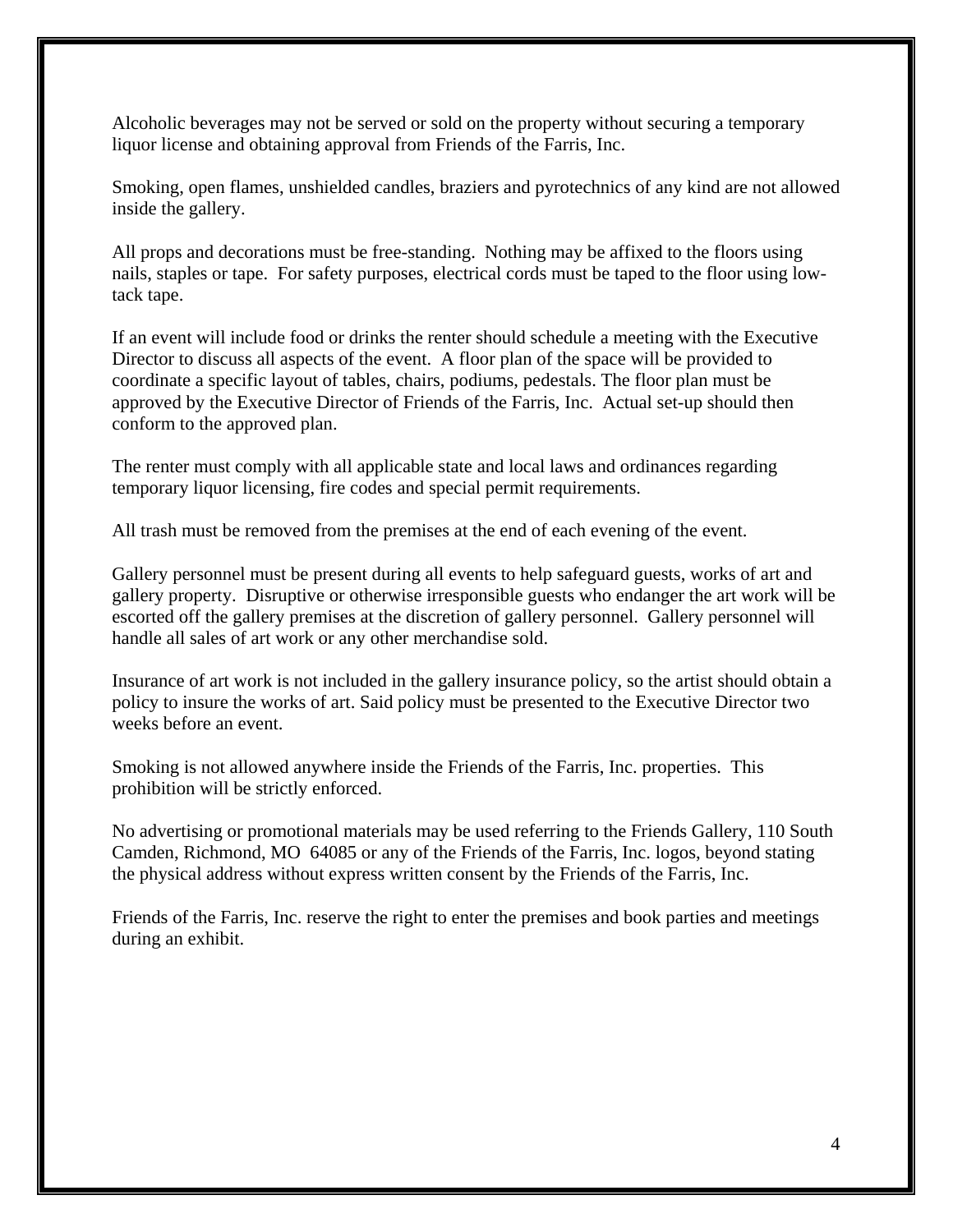# **Friends of the Farris, Inc. Friends Gallery Building Use Fee Schedule**

Board approved November 2016, Prices subject to change.

#### *ART SHOWS*

| Artist, group of artists or guild:                                                              | \$150.00       | FRI, SAT, SUN                    |  |  |
|-------------------------------------------------------------------------------------------------|----------------|----------------------------------|--|--|
| Fee includes the non-public use of gallery during the week of opening for installation of show. |                |                                  |  |  |
| <b>Additional weekends:</b>                                                                     | \$50.00        | Maximum of 3 additional allowed. |  |  |
| Gallery staff:                                                                                  | \$15.00/HOUR** |                                  |  |  |
| 10% Discount on the rental fee only if a member of Friends of the Farris, Inc.                  |                |                                  |  |  |
| Not for profit organizations:                                                                   | \$100.00       | FRI, SAT, SUN                    |  |  |
| Fee includes the use non-public of gallery during the week of opening for installation of show. |                |                                  |  |  |
| <b>Additional weekends:</b>                                                                     | \$40.00        | Maximum of 3 additional allowed. |  |  |
| Gallery staff:                                                                                  | \$15.00/HOUR** |                                  |  |  |
| <b>RCCAA:</b>                                                                                   | \$50.00        | <b>FRI, SAT, SUN</b>             |  |  |
| Fee includes the non-public use of gallery during the week of opening for installation of show. |                |                                  |  |  |
| Additional weekends:                                                                            | \$25.00        | Maximum of 3 additional allowed. |  |  |
| Gallery staff:                                                                                  | \$15.00/HOUR** |                                  |  |  |

**\*\*HOURLY RATE OF STAFF IS FOR SET-UP, TEAR DOWN, INSTALLATION OF SHOW OR OTHER SPECIAL NEEDS FOR ASSISTANCE AND NEEDS TO BE CONFIRMED AT CONTRACT SIGNING.**  *YOU WILL NOT BE CHARGED PER HOUR DURING THE EVENT FOR OUR STAFF TO BE PRESENT UNLESS YOU REQUEST SPECIAL ASSISTANCE.* 

# *Gallery Commission for Sales of Art or Merchandise*

- 30% Commission of marked price will be payable to Friends of the Farris, Inc. Friends Gallery for all art or other merchandise sales, with a minimum of \$25.00 for the event.
- Juried art shows that have no sales are exempt from commission or minimum.
- Friends Gallery personnel handle all sales of art work or any other merchandise sold.

## *PARTIES AND MEETINGS*

**Two (2) Hours:** \$75.00 (Minimum rental is two (2) hours.) **\$25.00 an hour after two (2) hour minimum** 

 Plans for serving food and/or drink must be approved by gallery staff. Gallery staff:  $$15.00/HOUR**$ 

 *10% Discount on the hourly rate only if a member of Friends of the Farris, Inc.* 

**\*\*HOURLY RATE OF STAFF IS FOR SET-UP OR, TEAR DOWN, OR IF GALLERY TABLES OR CHAIRS OR OTHER EQUIPMENT IS USED.** *YOU WILL NOT BE CHARGED PER HOUR DURING THE EVENT FOR OUR STAFF TO BE PRESENT UNLESS YOU REQUEST SPECIAL ASSISTANCE.*

## *All Events*

**The general housekeeping is included in the building use fee, however, an additional custodial fee of \$100 will be charged if gallery is not left in good clean condition without any damages. The building must be opened and closed by an employee or volunteer of Friends of the Farris, Inc. Application for use must be received 10 days prior to gallery use. Friends Gallery is available on a first come, first served basis. Cancellations must be received five business days in advance to avoid \$50 cancellation fee.**